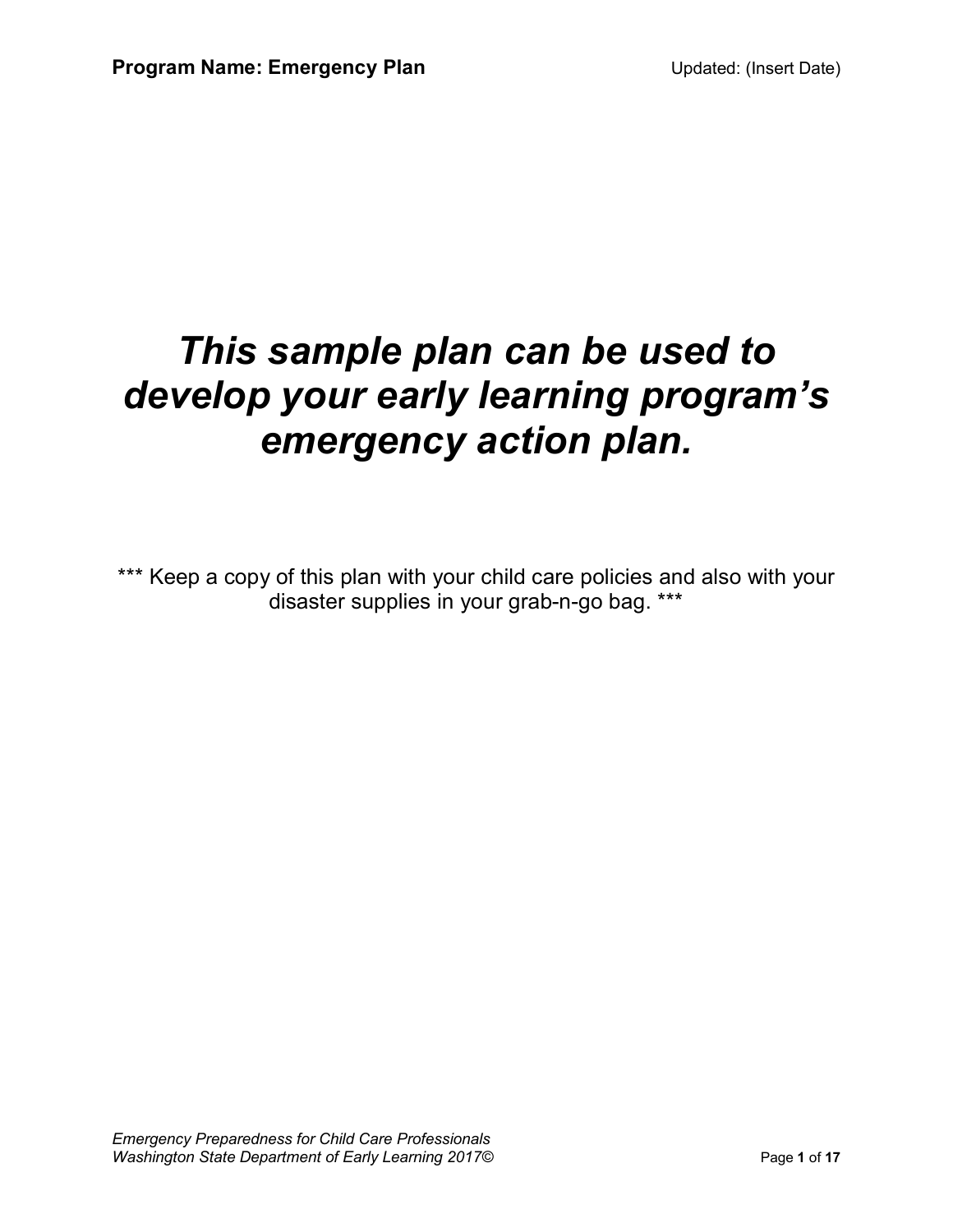## Emergency Plan

*This plan is reviewed with staff during orientation and with parents and guardians at the time of enrollment. The plan is reviewed with staff and parents annually, or sooner if the plan is updated.*

*Emergency Phone Numbers In an emergency Call 911*

|                                                               | <b>Contact Name</b> | <b>Phone Number</b> | Email / Web Site |
|---------------------------------------------------------------|---------------------|---------------------|------------------|
| Fire/Rescue (911)                                             |                     |                     |                  |
| Police (911)                                                  |                     |                     |                  |
| Poison Control<br>Poison Center                               |                     | 800-222-1222        | www.poison.org   |
| <b>Local Hospital</b>                                         |                     |                     |                  |
| <b>Electric Company</b>                                       |                     |                     |                  |
| <b>Gas Company</b>                                            |                     |                     |                  |
| <b>Water Company</b>                                          |                     |                     |                  |
| <b>DEL Licensor</b>                                           |                     |                     |                  |
| <b>CPS/DSHS</b><br>Children's<br><b>Administration Intake</b> |                     | 1-800-End-Harm      |                  |

*Describe how to sound the alarm and actions to be taken by a person discovering an emergency.*

 $\_$  $\mathcal{L}_\text{max}$  , and the contribution of the contribution of the contribution of the contribution of the contribution of the contribution of the contribution of the contribution of the contribution of the contribution of t



**Emergency Alert System (EAS)**

Visit these web pages and download weather apps to get important emergency information.

- Ready.Gov/alerts: http://www.ready.gov/alerts
- National Weather Service Email and SMS Weather Alert Services: http://www.weather.gov/subscribe
- American Red Cross Mobile Apps: http://www.redcross.org/get-help/prepare-foremergencies/mobile-apps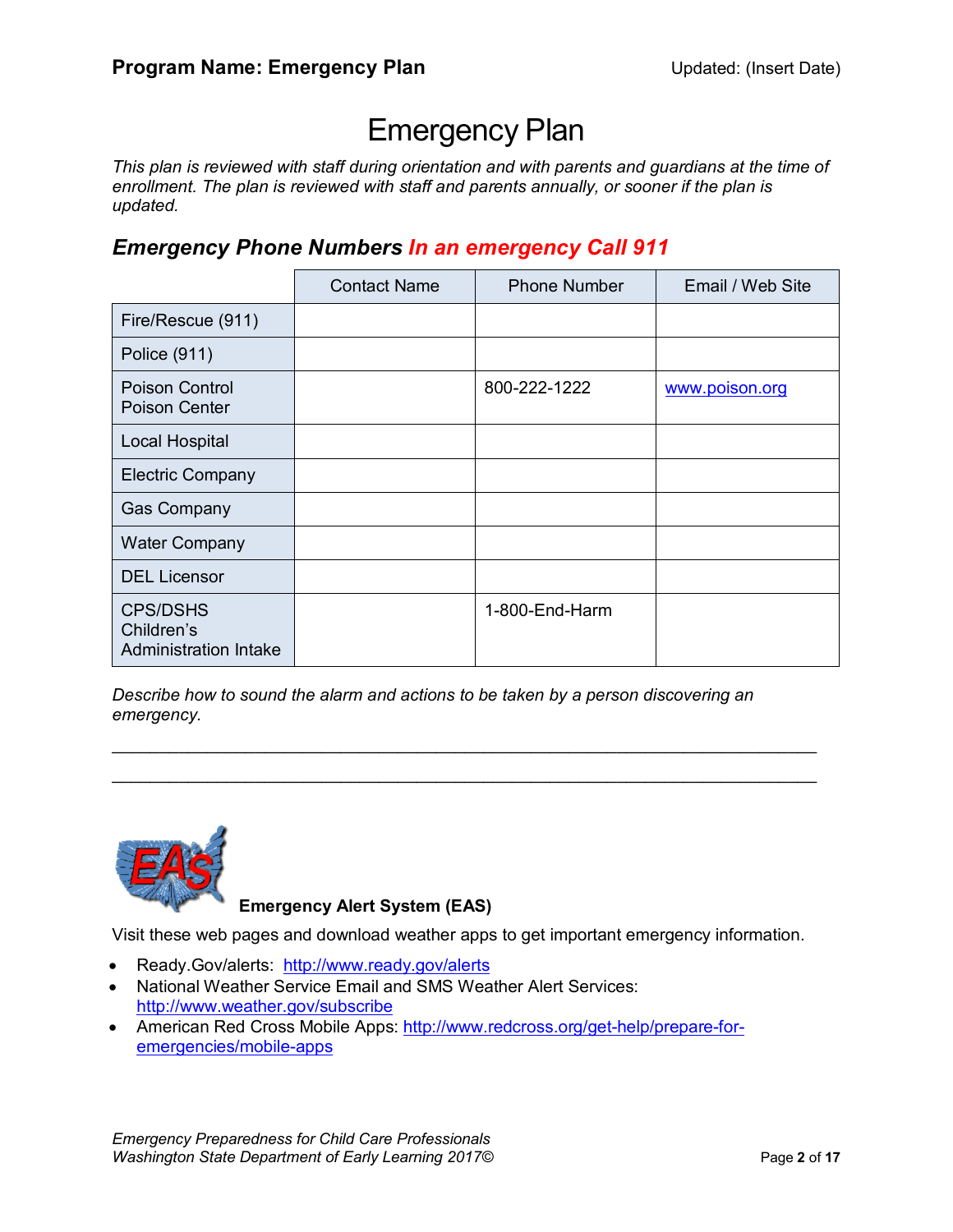### *About the Early Learning Program*

| Program name                                                                                                                                             |         |                                       |
|----------------------------------------------------------------------------------------------------------------------------------------------------------|---------|---------------------------------------|
| Program address                                                                                                                                          |         |                                       |
| Nearest cross street or<br>landmark                                                                                                                      |         |                                       |
| Facility phone number (phone<br>should have at least 5 hours<br>backup power)                                                                            |         |                                       |
| Contact name and number                                                                                                                                  |         |                                       |
| List two emergency contacts<br>name and phone for different<br>disasters (example: single home<br>fire, power outage flooding, wide<br>spread flooding). | In area | Out of area (at least 100 miles away) |
| Number of enrolled children and<br>children on typical day                                                                                               |         |                                       |
| How the program will account<br>for children, staff, visitors during<br>an emergency or evacuation<br>(maintain required children/staff<br>ratio)        |         |                                       |
| Action to be taken if the Early<br>Learning Provider has an<br>emergency that leaves children<br>unsupervised                                            |         |                                       |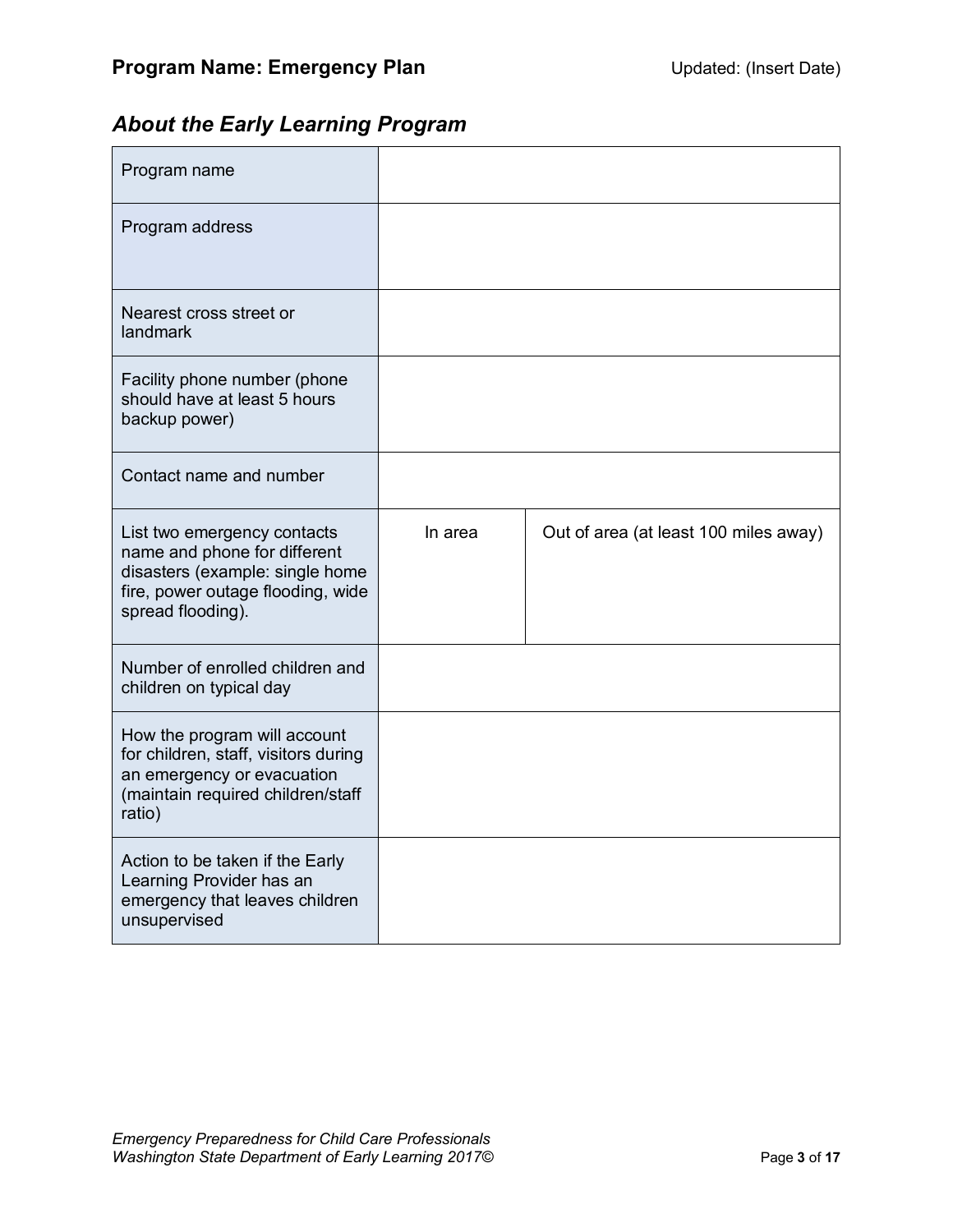#### *Child/Parent Information*

Complete one form for each child. Keep a copy of this information with your emergency kit(s).

| Child's Information           |  |
|-------------------------------|--|
| Child's Full Name             |  |
| Date of Birth                 |  |
| <b>Address</b>                |  |
| <b>Current medications</b>    |  |
| Medical conditions/allergies  |  |
| Special needs or instructions |  |
| Physician name / phone        |  |
| Parent / Guardian Information |  |
| <b>Full Name</b>              |  |
| Relationship to Child         |  |
| <b>Address</b>                |  |
| Phone Number(s)               |  |
| Email Address(es)             |  |
| Place of Employment           |  |
| Parent / Guardian Information |  |
| <b>Full Name</b>              |  |
| Relationship to Child         |  |
| <b>Address</b>                |  |
| Phone Number(s)               |  |
| Email Address(es)             |  |
| Place of Employment           |  |

Additional Emergency Contacts: (include those who have permission to pick up the child and an out of area contact in case of a disaster). Children will only be released to contacts listed on the child's form who have proper identification.

Emergency Contacts name and phone number:

- 1. \_\_\_\_\_\_\_\_\_\_\_\_\_\_\_\_\_\_\_\_\_\_\_\_\_\_\_\_\_\_\_\_\_\_\_\_\_\_\_\_\_\_\_\_\_\_\_\_\_\_\_\_  $2.$
- How will parents/guardians be contacted and reunite with children after the emergency:

 $\_$  $\_$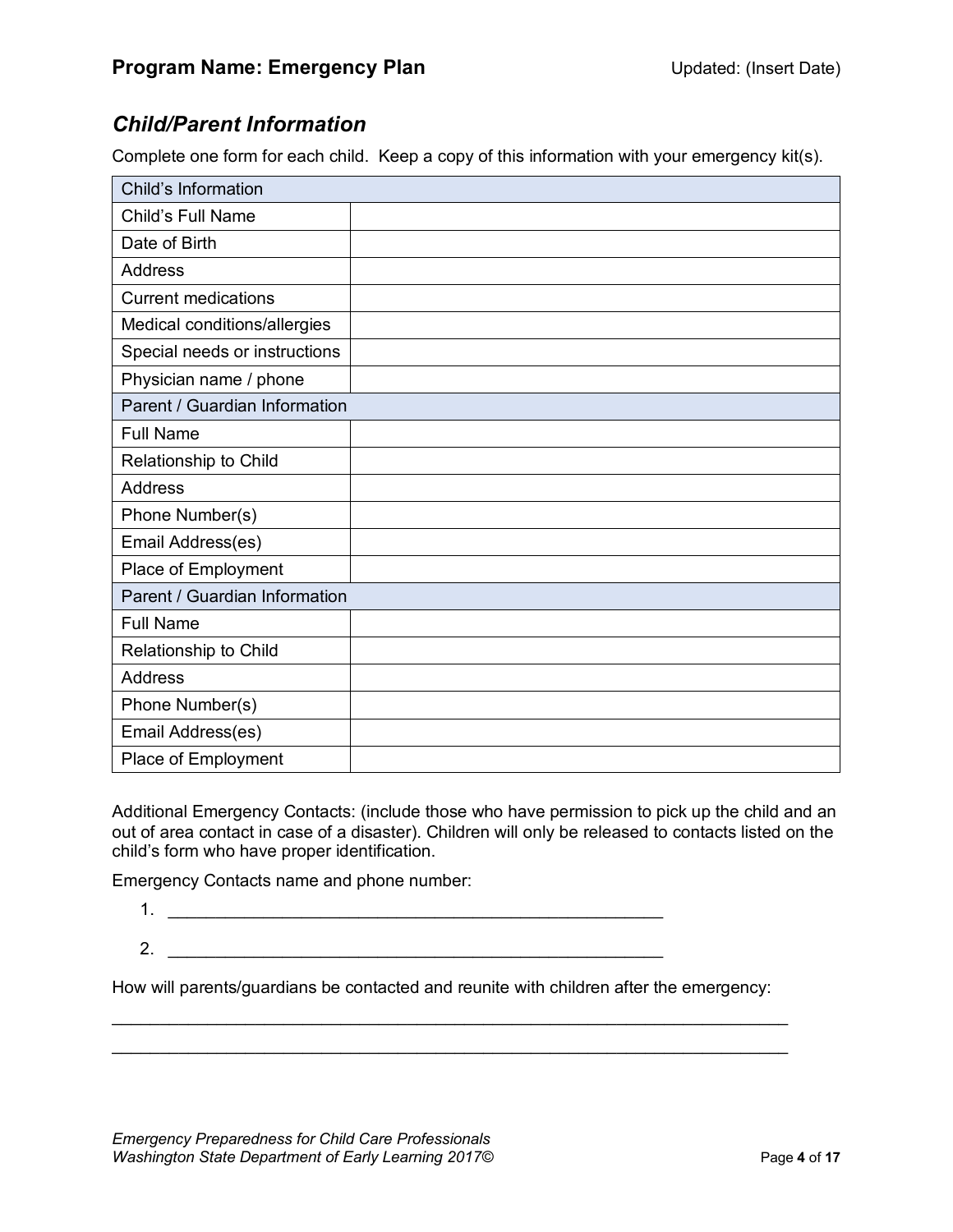#### *Evacuation and Fire Procedures*

On the evacuation floor plan diagram of your facility, identify at least two evacuation route exits for each room where children may be present, the emergency outdoor meeting place, the location of emergency kits, utility shut-off valves and switches, and where any special equipment (like a ladder) is stored.



*Family Home Child Care Example*

#### *Draw Your Own Evacuation Plan*



*Emergency Preparedness for Child Care Professionals Washington State Department of Early Learning 2017©* Page 5 of 17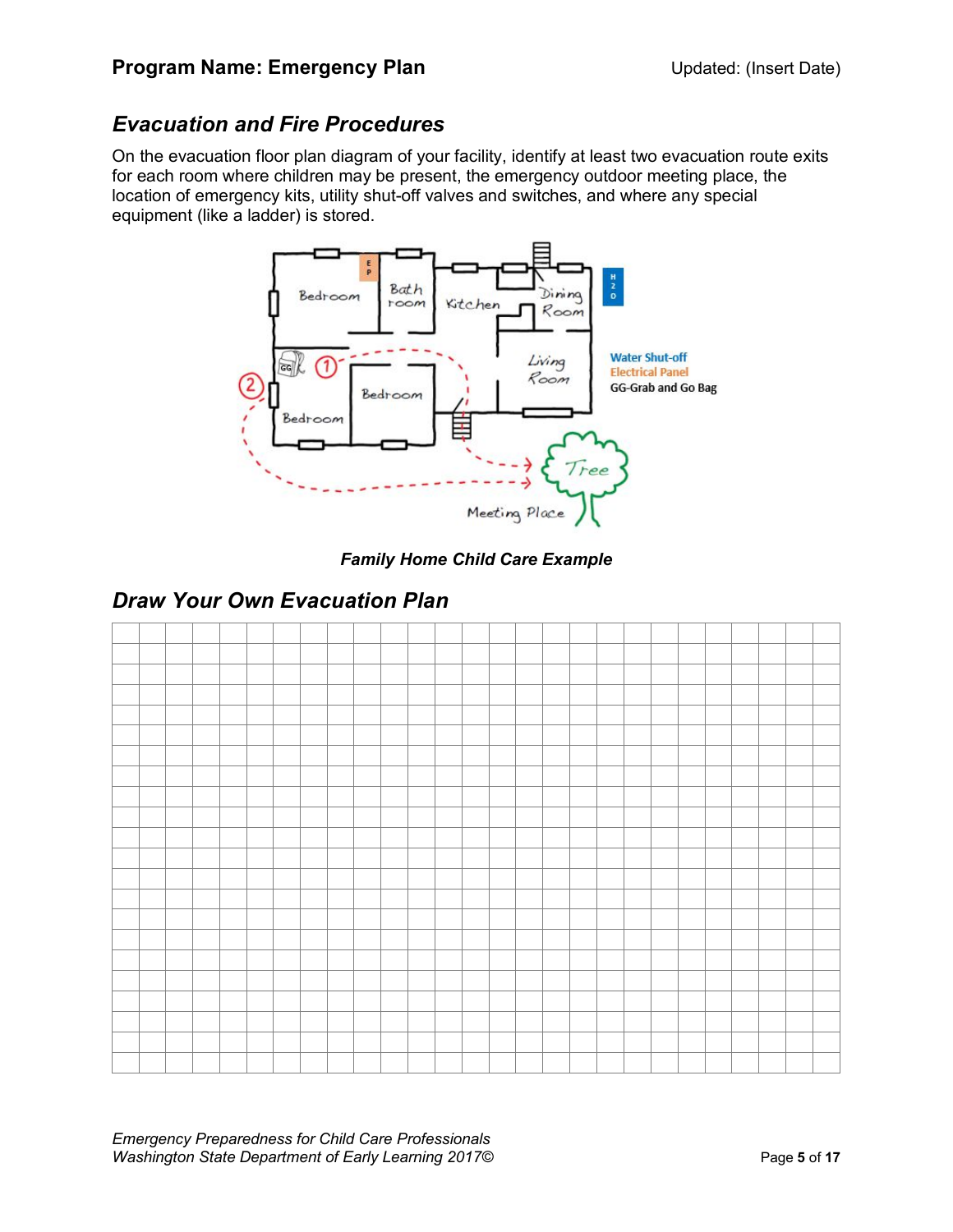| <b>Procedure for Evacuation</b>                                                                                                            | Adapt this Sample procedure to your program:                                                                                                                                                                                                                                                                                                                                                                                                                                                                                                                                      |
|--------------------------------------------------------------------------------------------------------------------------------------------|-----------------------------------------------------------------------------------------------------------------------------------------------------------------------------------------------------------------------------------------------------------------------------------------------------------------------------------------------------------------------------------------------------------------------------------------------------------------------------------------------------------------------------------------------------------------------------------|
| This procedure applies to<br>any emergency where<br>evacuation is required.<br>Examples: Fire, strong smell<br>of gas, after an earthquake | Activate fire alarm or otherwise alert staff that there is a<br>$\bullet$<br>fire (yell, whistle).<br>Evacuate the building quickly and calmly.<br>٠<br>Take Grab-n-Go Bag and Emergency Supply Kit, if<br><i>immediately available.</i><br>Have staff person check areas where children may be<br>located or hiding before leaving building.<br>Gather in meeting spot outside and account for all<br>٠<br>children, staff, and visitors.<br>Call 911 from outside of building.<br>٠<br>Do not re-enter building until cleared by authorities / fire<br>$\bullet$<br>department. |
| <b>Procedure for Evacuating</b><br><b>Infants / Toddlers</b>                                                                               | Describe how you will evacuate:<br>Infants / toddlers including infants in cribs, where cribs can<br>be used for evacuation<br>Children with disabilities, functional needs or other special<br>٠<br>needs.                                                                                                                                                                                                                                                                                                                                                                       |
| <b>Alternative meeting place</b><br>if the primary location is<br>unsafe                                                                   | Describe an alternate place you will take the children if the<br>area around your facility is not safe.<br>How will you transport the children and will you ensure the<br>transportation is ready (enough gas in the vehicle)                                                                                                                                                                                                                                                                                                                                                     |

#### **Family Home Child Care:**

 $\overline{\phantom{a}}$  , where  $\overline{\phantom{a}}$  , where  $\overline{\phantom{a}}$ 

Date request was made to the local fire department to assist in evacuation planning. If the local first department does not provide this service, enter the date the request was made.

Date fire department visited the home for evacuation and emergency planning:

(See "Request for Fire Department Visit" form on DELs website)

#### *Lockdown / Shelter-in-Place Procedures*

Lockdown may be required with an active shooter or a dangerous person is in the area. There may be emergencies where you may need to shelter-in-place due to atmospheric contamination or radiation leaks. In both cases, listen to your radio or TV to stay informed.

| Describe or draw a diagram<br>showing the safest area of the<br>building where children will go<br>for each emergency. |  |
|------------------------------------------------------------------------------------------------------------------------|--|
| Detail the location of<br>emergency kits, which must be<br>available in the safe areas.                                |  |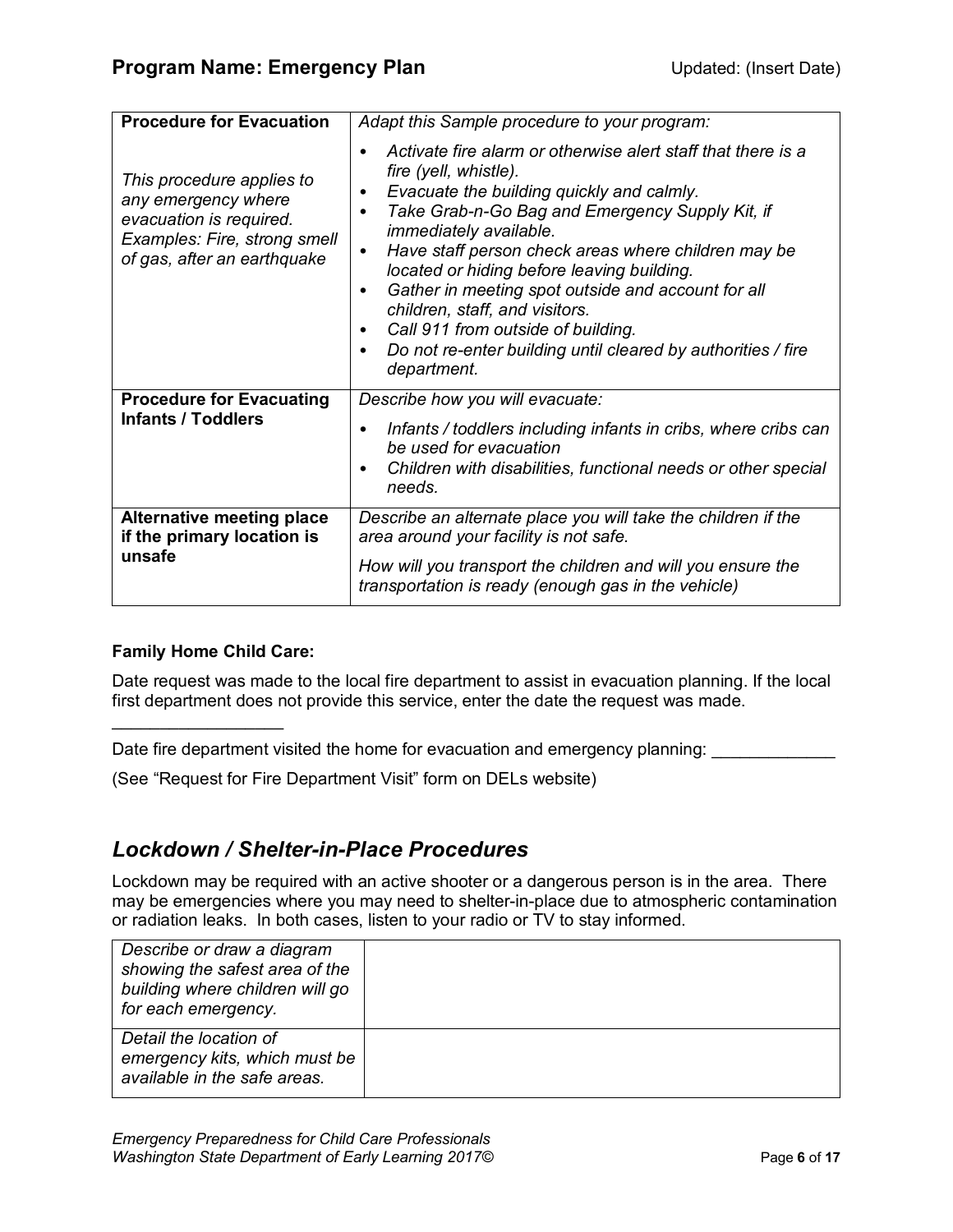| <b>Procedures for Lockdown</b>                    | Adapt this Sample procedure to your program:                                                                                                                                                                                                                                                                                                                                                                                                                                                                                  |
|---------------------------------------------------|-------------------------------------------------------------------------------------------------------------------------------------------------------------------------------------------------------------------------------------------------------------------------------------------------------------------------------------------------------------------------------------------------------------------------------------------------------------------------------------------------------------------------------|
|                                                   | Lock outside doors and windows.<br>Close and secure interior doors.<br>Close any curtains or blinds.<br>$\bullet$<br>Turn off lights.<br>$\bullet$<br>Keep everyone away from doors and windows. Stay out of<br>$\bullet$<br>sight, preferably sitting on floor.<br>Maintain calm atmosphere in room by reading or talking<br>$\bullet$<br>quietly to children.<br>Remain in lockdown until notified by local authorities.<br>٠                                                                                               |
| <b>Procedures for Shelter-in-</b><br><b>Place</b> | Adapt this Sample procedure to your program:<br>Gather everyone inside, preferably in a room with few or<br>٠<br>no windows.<br>Shut down ventilation system, fans, and clothes dryer.<br>٠<br>Close and lock doors and windows.<br>$\bullet$<br>Account for all children.<br>$\bullet$<br>Close off non-essential rooms. Close as many interior<br>$\bullet$<br>doors as possible.<br>Seal off windows, doors, and vents as much as possible.<br>٠<br>Monitor radio for information and emergency instructions.<br>$\bullet$ |

#### *Earthquake Procedures*

An earthquake is a sudden and violent shaking of the ground that comes without warning. The key to getting through this disaster is being prepared and to remain calm.

| <b>Procedures for During an</b><br><b>Earthquake</b> | Go to the safe spots in your facility.                                                                                                                                                                                                                                                                                                                                                                                                                                                                                                                                                                                                                                                   |
|------------------------------------------------------|------------------------------------------------------------------------------------------------------------------------------------------------------------------------------------------------------------------------------------------------------------------------------------------------------------------------------------------------------------------------------------------------------------------------------------------------------------------------------------------------------------------------------------------------------------------------------------------------------------------------------------------------------------------------------------------|
|                                                      | <b>DROP</b> down onto your hands and knees before the<br>$\bullet$<br>earthquake knocks you down. This position protects you<br>from falling but allows you to still move if necessary.<br><b>COVER</b> your head and neck (and your entire body if<br>$\bullet$<br>possible) under the shelter of a sturdy table or desk. If<br>there is no shelter nearby, get down near an interior wall or<br>next to low-lying furniture that won't fall on you, and cover<br>your head and neck with your arms and hands.<br>HOLD ON to your shelter (or to your head and neck) until<br>$\bullet$<br>the shaking stops. Be prepared to move with your shelter if<br>the shaking shifts it around. |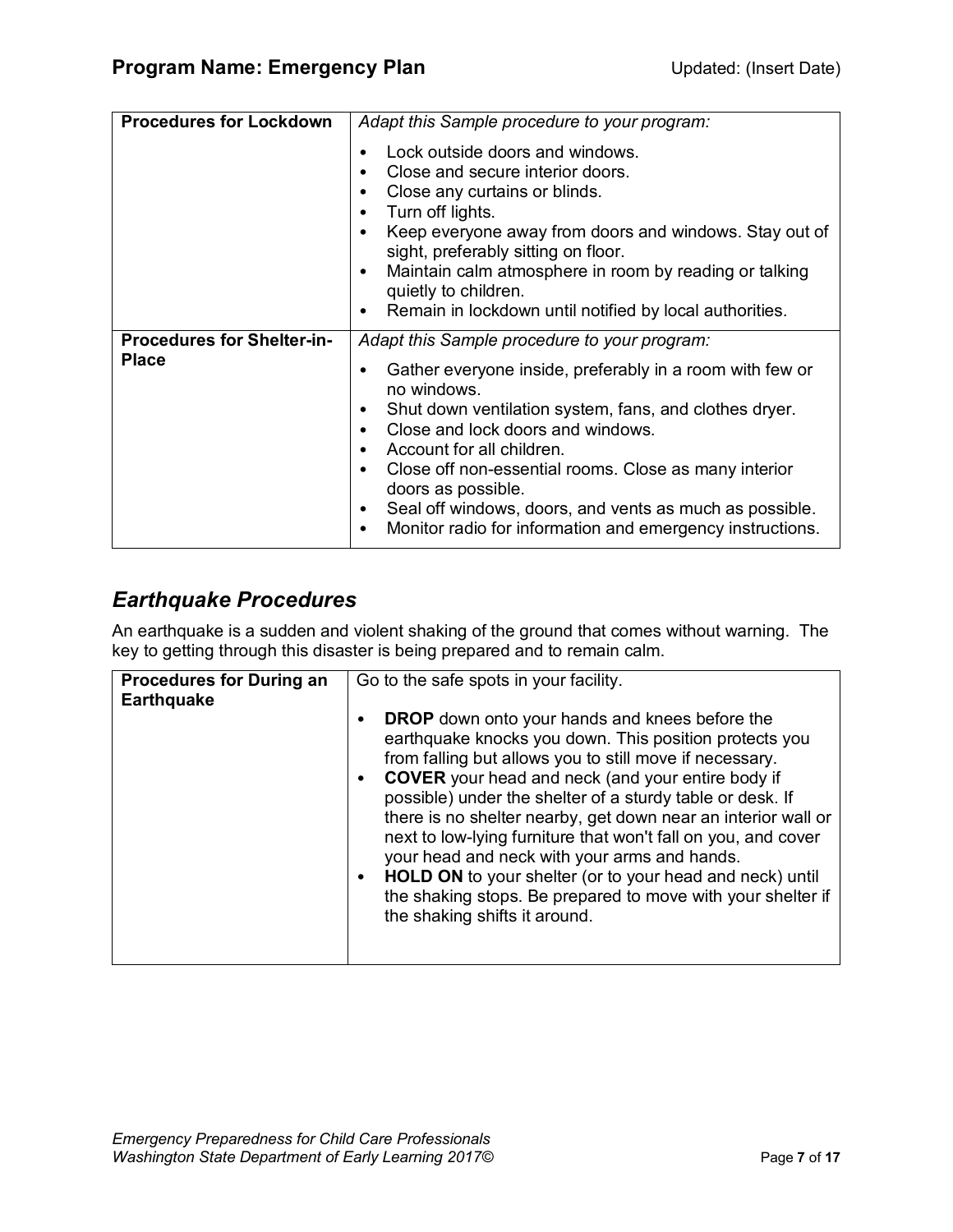|                                                     | <b>COVER! HOLD ON!</b><br>DROP!                                                                                                                                                                                                                                                                                                                                                                                                                                                                                                                                                                                                                                                                                                                                                                                                                                                                                                                                  |
|-----------------------------------------------------|------------------------------------------------------------------------------------------------------------------------------------------------------------------------------------------------------------------------------------------------------------------------------------------------------------------------------------------------------------------------------------------------------------------------------------------------------------------------------------------------------------------------------------------------------------------------------------------------------------------------------------------------------------------------------------------------------------------------------------------------------------------------------------------------------------------------------------------------------------------------------------------------------------------------------------------------------------------|
| <b>Procedures for After an</b><br><b>Earthquake</b> | Adapt this Sample procedure to your program:<br>Account for all children, staff, and visitors.<br>$\bullet$<br>Check for injuries and administer first aid as necessary.<br>٠<br>Call 911 for any life-threatening emergency.<br>Expect aftershocks.<br>٠<br>Determine if evacuation is necessary and if outside areas<br>are safe. If so, evacuate building calmly and quickly.<br>Escort children to designated meeting spot outside and<br>$\bullet$<br>account for all children, staff, and visitors.<br>Shut off main gas valve if you smell gas or hear hissing<br>$\bullet$<br>sound.<br>Monitor radio for information and emergency instructions.<br>$\bullet$<br>Stay off all phones (for 3-5 hours) unless you have a life-<br>threatening emergency.<br>Call out-of-area contact when possible to report status and<br>$\bullet$<br>inform of immediate plan.<br>Remain outside of building until it has been inspected for<br>$\bullet$<br>re-entry. |

*Earthquake Preparedness: What Every Child Care Provider Needs to Know* https://www.fema.gov/media-library-data/20130726-1452-20490-2572/fema-240.pdf

#### *Flood / Landslide / Mudslide Procedures*

While floods usually happen with forewarning, a landslide or mudslide may occur with no notice. Having a plan is very important in dealing with these disasters.

| <b>Procedures for Floods</b> | If flooding is in the area:                                                                                                                                                                                                                   |
|------------------------------|-----------------------------------------------------------------------------------------------------------------------------------------------------------------------------------------------------------------------------------------------|
|                              | Determine if program should be closed.<br>٠<br>Monitor radio for storm updates and any emergency<br>٠<br>instructions.<br>Notify parents/guardians to pick up or not drop off children<br>$\bullet$<br>if program is to be closed.            |
|                              | If site is in (imminent) danger of being flooded:                                                                                                                                                                                             |
|                              | Escort children to designated meeting spot.<br>$\bullet$<br>Search all areas, including bathrooms, closets, playground<br>٠<br>structures, etc., to ensure that all have left the building.<br>Account for all children, staff, and visitors. |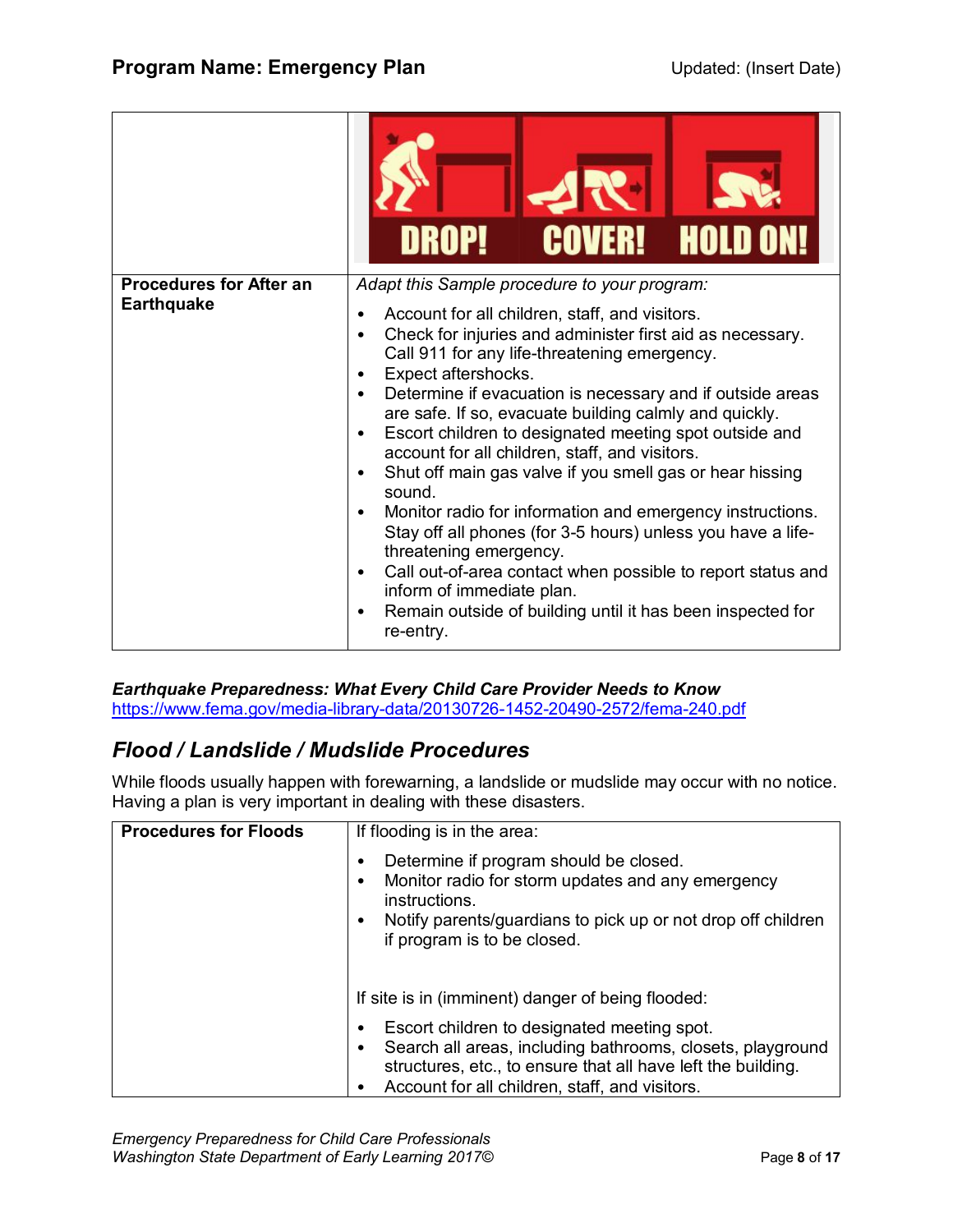|                                                     | EVACUATE to safe location on higher ground, taking<br>٠<br>emergency Kit<br>Leave note at program site indicating where you are going.<br>٠<br>Once out of danger, contact parents/guardians or<br>٠<br>emergency contacts. If unable to get through, phone out-<br>of-area emergency contact to let them know of your<br>location.<br>If you have come into contact with floodwaters, wash well<br>$\bullet$<br>with soap and water.<br>Throw away food that has come into contact with<br>٠<br>floodwaters. |
|-----------------------------------------------------|---------------------------------------------------------------------------------------------------------------------------------------------------------------------------------------------------------------------------------------------------------------------------------------------------------------------------------------------------------------------------------------------------------------------------------------------------------------------------------------------------------------|
| <b>Procedures for Landslide /</b><br><b>Mudflow</b> | EVACUATE, if possible.<br>If too late to evacuate:                                                                                                                                                                                                                                                                                                                                                                                                                                                            |
|                                                     | Indoors: Take cover under sturdy furniture.<br>$\bullet$<br>Outside: Get out of path of slide.<br>٠<br>Run to high ground (uphill), away from slide.<br>$\bullet$<br>If debris approaching, run for cover of trees or building.<br>٠<br>If escape not possible, curl into ball and protect head.                                                                                                                                                                                                              |

#### *Tsunami/Seiche*

Although a tsunami and seiches is rare, if you live along the coast or a large body of water, it is a possibility. CAUTION - If there is noticeable recession in water away from the shoreline this is nature's tsunami warning and it should be heeded. You should move away from the shoreline immediately.

| <b>Procedures for Tsunami</b> | Adapt this Sample procedure to your program:                                                                                                                                                                                                                                                                                                                                                                                                                                                                                                                                                                                                                                                                                                                          |
|-------------------------------|-----------------------------------------------------------------------------------------------------------------------------------------------------------------------------------------------------------------------------------------------------------------------------------------------------------------------------------------------------------------------------------------------------------------------------------------------------------------------------------------------------------------------------------------------------------------------------------------------------------------------------------------------------------------------------------------------------------------------------------------------------------------------|
|                               | Follow the evacuation order issued by authorities and<br>evacuate to high ground or inland immediately.<br>Escort children to designated meeting spot.<br>Search all areas, including bathrooms, closets, playground<br>structures, etc., to ensure that all have left the building.<br>Account for all children, staff, and visitors.<br>Leave note at program site indicating where you are<br>going.<br>EVACUATE to safe location on higher ground, taking<br>$\bullet$<br>emergency kit.<br>Once out of danger, contact parents/guardians or<br>emergency contacts.<br>If unable to get through, phone out-of-area emergency<br>contact to let them know of your location.<br>Stay away from the beach. Never go down to the beach to<br>watch a tsunami come in. |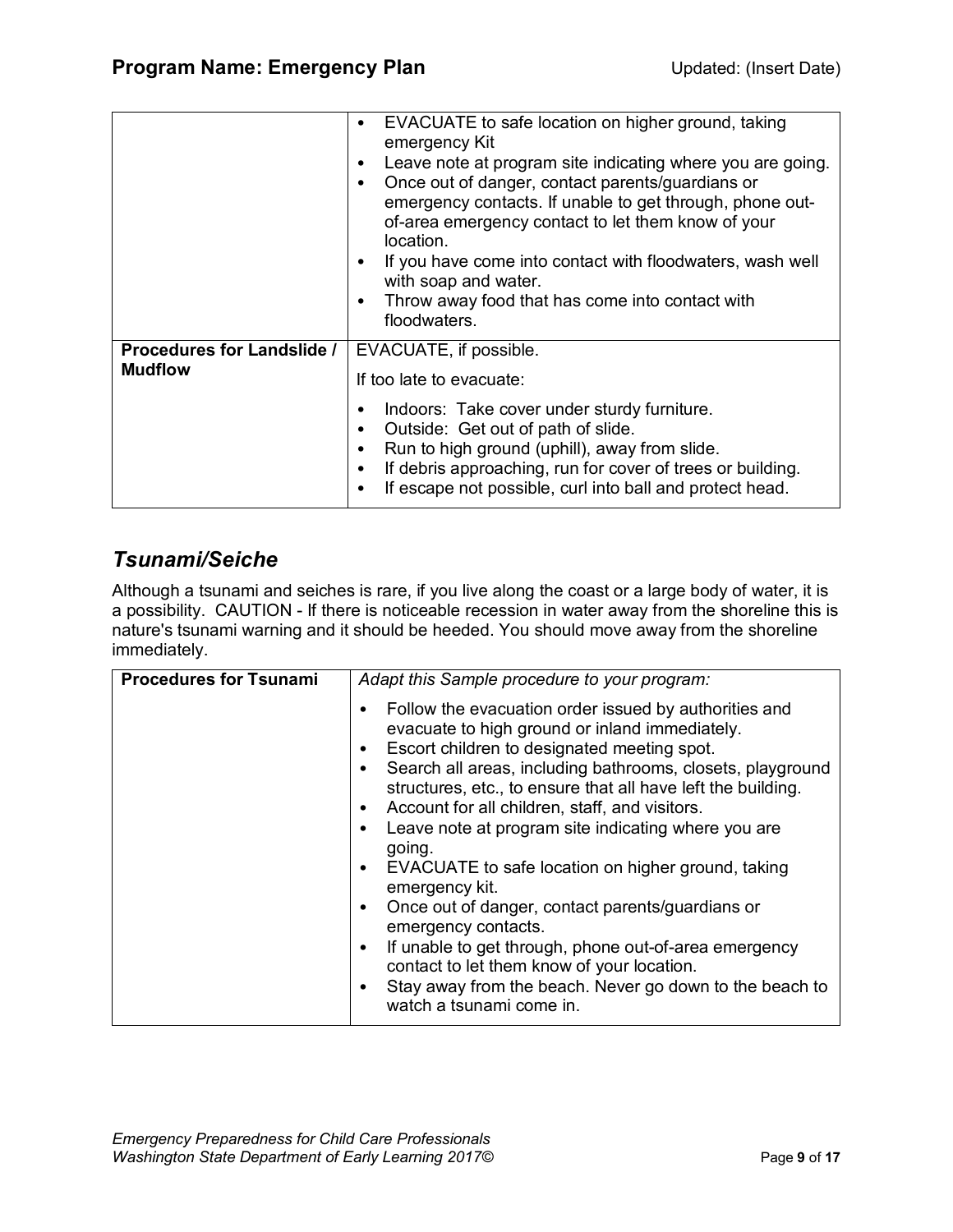#### *Volcanic Eruption Procedures*

A volcanic eruption will likely also be accompanied by other disasters including flooding, landslides, or mudflows (also known as lahars).

| <b>Procedures for Volcanic</b><br><b>Eruption</b> | Adapt this Sample procedure to your program:<br>Follow instructions given by the authorities including any<br>evacuation or shelter-in-place instructions.<br>If sheltering-in-place in an area experiencing ashfall, close<br>doors, windows, and vents. Place damp towels at door |
|---------------------------------------------------|-------------------------------------------------------------------------------------------------------------------------------------------------------------------------------------------------------------------------------------------------------------------------------------|
|                                                   | thresholds.<br>If you must go outside use dust masks or wet<br>handkerchiefs and eye protection. Keep small children<br>indoors.<br>Monitor radio for information and emergency instructions.                                                                                       |

#### *Wildfire*

Each year there is a period during which wildfires are likely to occur and spread quickly without regard to anything in its path. If you live in an area where wildfires are likely to flare up, you must be vigilant during the season.

| <b>Procedures for Wildfire</b> | Adapt this Sample procedure to your program:                                                                                                                                                                                                                                                                                                                                                                                                                                                                                                |  |  |  |  |
|--------------------------------|---------------------------------------------------------------------------------------------------------------------------------------------------------------------------------------------------------------------------------------------------------------------------------------------------------------------------------------------------------------------------------------------------------------------------------------------------------------------------------------------------------------------------------------------|--|--|--|--|
|                                | Have an evacuation plan identifying what you will take with<br>you when required to evacuate.<br>Make sure your emergency kit is ready.<br>Have fire extinguishers on hand and know how to use<br>them (check expiration dates regularly).<br>Know where your gas, electric, and water main shut-off<br>$\bullet$<br>controls are located and how to safely shut them down in<br>an emergency.<br>Stay informed!<br>Evacuate when told to do so and go to your designated<br>emergency meeting location outside the fire or hazard<br>area. |  |  |  |  |

#### *Extreme Weather*

Severe weather may present a danger year-round. Whether it's extreme heat, cold or threat of a harsh storm in your area, your plan should cover all severe weather potentials for your area.

| <b>Procedures for Extreme</b> | Adapt this Sample procedure to your program:                                                                                               |
|-------------------------------|--------------------------------------------------------------------------------------------------------------------------------------------|
| Weather                       | How you will determine if program is to remain open or be<br>closed.<br>Monitor radio for storm updates and any emergency<br>instructions. |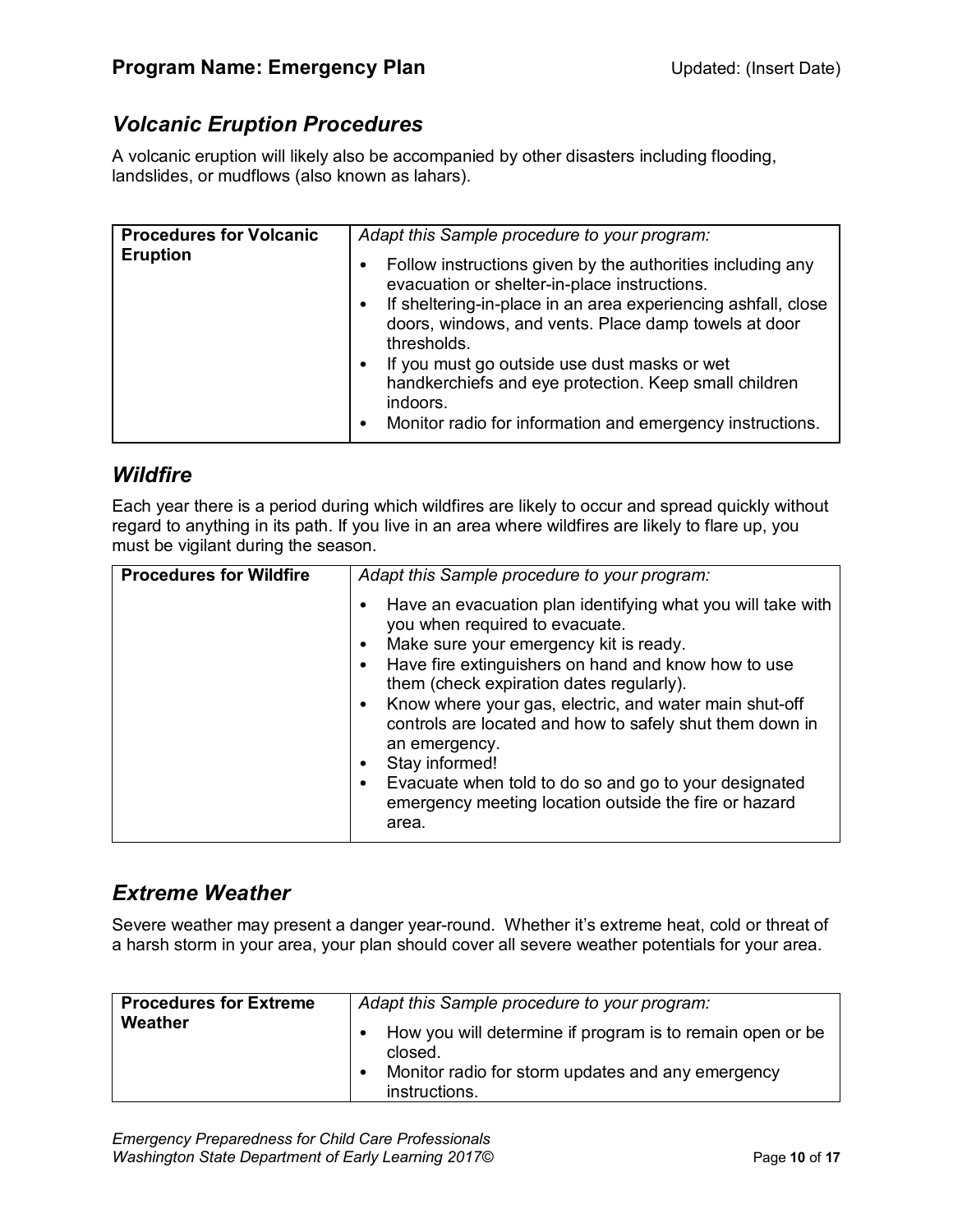| How will you notify parents/guardians to pick up or not<br>$\bullet$<br>drop off children if program is to be closed?<br>If site is to remain open during severe weather:                                                                                                                                                                                                                                 |  |  |  |  |
|-----------------------------------------------------------------------------------------------------------------------------------------------------------------------------------------------------------------------------------------------------------------------------------------------------------------------------------------------------------------------------------------------------------|--|--|--|--|
| Monitor radio for weather updates and any emergency<br>$\bullet$<br>instructions<br>Evacuate to your safe location when instructed by<br>$\bullet$<br>authorities.<br>Take emergency kit with you.<br>Once out of danger, contact parents/guardians or<br>emergency contacts.<br>If you can't get through to them, phone out-of-area<br>$\bullet$<br>emergency contact to let them know of your location. |  |  |  |  |

#### *Grab and Go Emergency Kit*

A Grab and Go kit includes things you may need in the first hours following an emergency, and contains only a portion of your total disaster supplies. Adapt this list to include things the children in your care may need.

| A copy of your Emergency plan including contact information for children, parents<br>and staff |
|------------------------------------------------------------------------------------------------|
| <b>First Aid Kit</b>                                                                           |
| Emergency contact forms for all children                                                       |
| Child medication records and medications, if applicable                                        |
| <b>Flashlight &amp; Batteries</b>                                                              |
| <b>Bottled water</b>                                                                           |
| Age-appropriate snacks / formula                                                               |
| Paper cups and bottles                                                                         |
| Diapers and wipes                                                                              |
| Plastic bags                                                                                   |
| Age-appropriate time passers                                                                   |
| Alcohol-based Hand sanitizer                                                                   |
|                                                                                                |

| Describe where "grab and go<br>bags" are located.                                      |  |
|----------------------------------------------------------------------------------------|--|
| Describe how you will keep<br>each child's emergency<br>contact information up to date |  |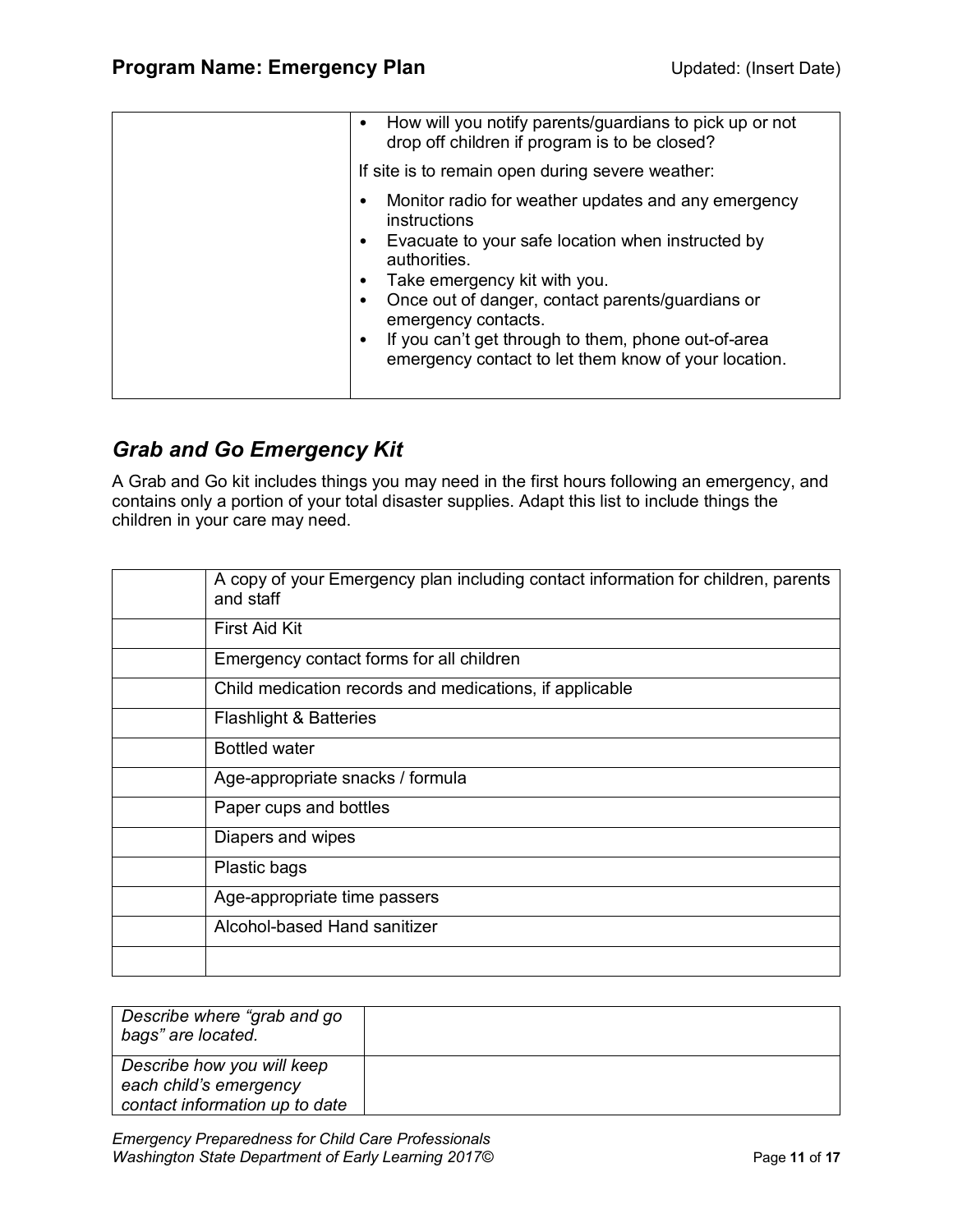| and how medications will be<br>accessible in an emergency |  |
|-----------------------------------------------------------|--|
| Describe supply rotation<br>system to prevent expiration. |  |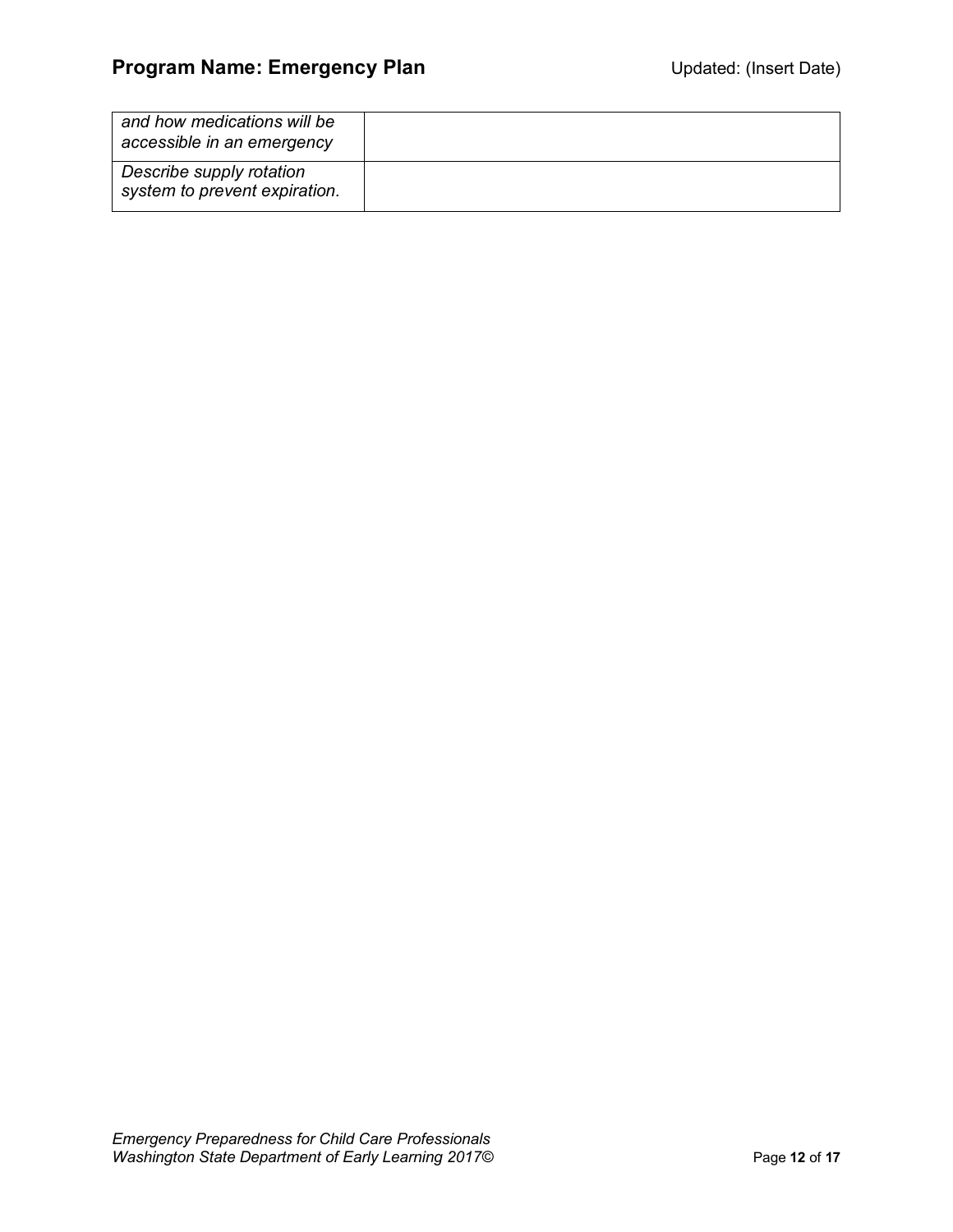#### *Disaster Supplies*

Your early learning program must prepare for a situation where parents are not able to get to their children for at least three days. To prepare your supplies on hand:

- Edit the list of supplies in the "Sample Emergency Plan" to meet your site's needs. Include any special needs of the children in your care, including infants.
- "Grow" your stock of appropriate supplies by reviewing and prioritizing supplies you need.
- Develop a supply rotation system. Use perishable supplies in your normal operations.

| One gallon of water per person per day, a 3-day supply (rotate stock)       |
|-----------------------------------------------------------------------------|
| Age appropriate non-perishable food, a 3-day supply of (rotate stock)       |
| Hand crank or Battery-powered radio and extra batteries                     |
| Flashlight and extra batteries                                              |
| First aid kit (inspect every six months to check expiration dates)          |
| Whistle to signal for help                                                  |
| Dust mask to help filter contaminated air                                   |
| Moist towelettes, garbage bags and plastic ties for personal sanitation     |
| Wrench or pliers to turn off utilities                                      |
| Manual can opener, dishes, utensils, and cups for food and water            |
| Local maps                                                                  |
| Cell phone with chargers, inverter or solar charger                         |
| Two copies of Emergency Action Plan / Child's emergency contact information |
| Age-appropriate time passers                                                |
| Emergency medication (rotate every six months or sooner if required)        |
| Diapers and wipes                                                           |
| <b>Bedding / Blankets</b>                                                   |
| Instant hand sanitizer                                                      |

| Describe supply location.                                                                                                                            |  |
|------------------------------------------------------------------------------------------------------------------------------------------------------|--|
| Describe how you will keep<br>each child's emergency<br>contact information up to date<br>and how medications will be<br>accessible in an emergency. |  |
| Describe supply rotation<br>system to prevent expiration.                                                                                            |  |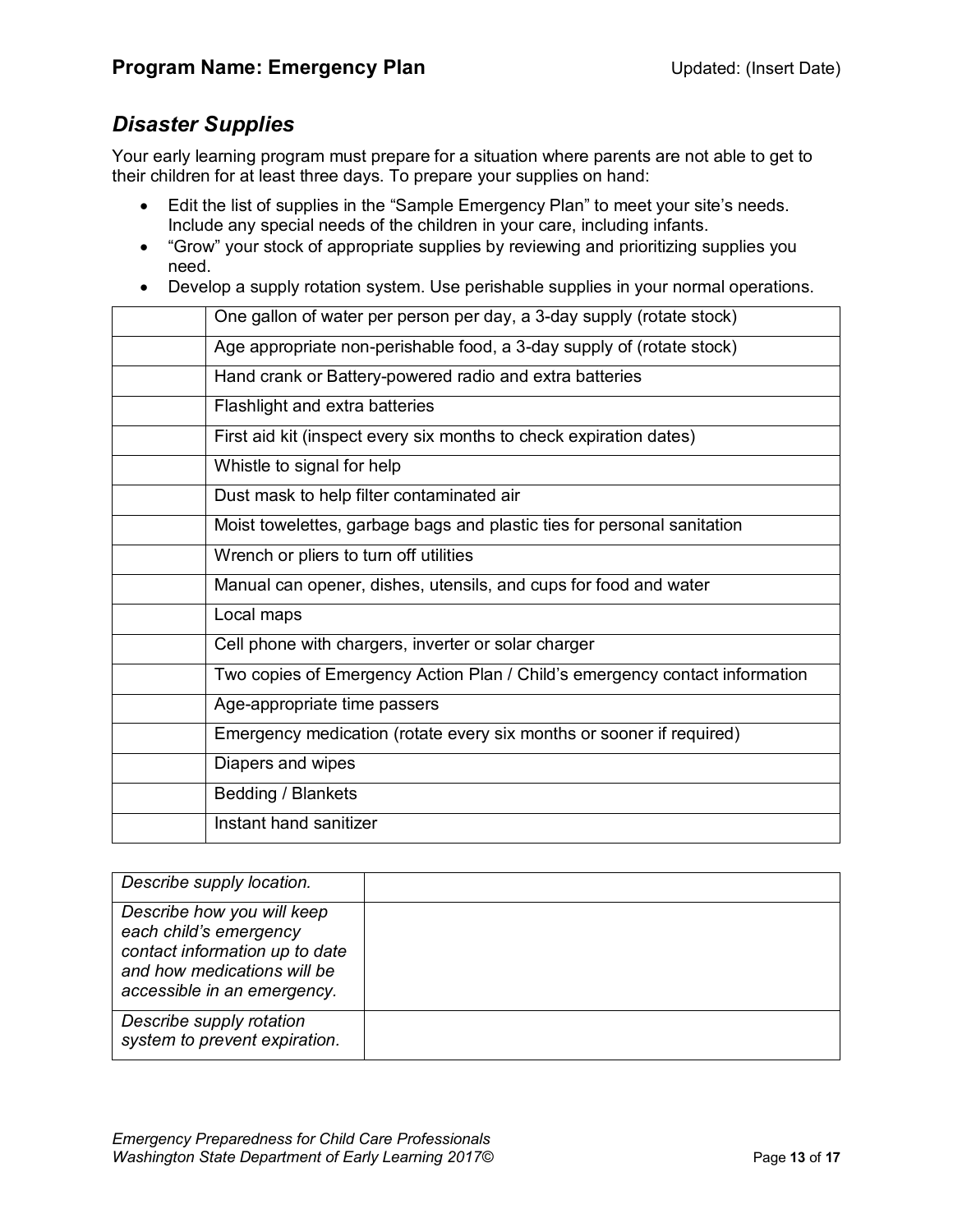#### *First Aid Kit*

Your first aid kit should contain adequate amounts of supplies for the staff and children in your program.

| <b>Required Supplies</b>    |                                                                                                     |  |  |
|-----------------------------|-----------------------------------------------------------------------------------------------------|--|--|
|                             | Disposable nonporous protective gloves                                                              |  |  |
|                             | Adhesive bandages (assorted sizes)                                                                  |  |  |
|                             | Small scissors                                                                                      |  |  |
|                             | Tweezer                                                                                             |  |  |
|                             | Elastic wrapping bandage                                                                            |  |  |
|                             | Sterile gauze pads                                                                                  |  |  |
|                             | Ice packs                                                                                           |  |  |
|                             | Mercury free thermometer that uses disposable sleeves or is cleaned and<br>sanitized after each use |  |  |
|                             | Sling or large triangular bandage                                                                   |  |  |
|                             | Adhesive tape                                                                                       |  |  |
|                             | CPR mask with a one way valve                                                                       |  |  |
|                             | Current first aid manual                                                                            |  |  |
| <b>Recommended supplies</b> |                                                                                                     |  |  |
|                             | Alcohol-based instant hand sanitizer                                                                |  |  |
|                             | Space blanket for Shock                                                                             |  |  |
|                             | Instant cold compress                                                                               |  |  |
|                             | Bottle of eyewash solution                                                                          |  |  |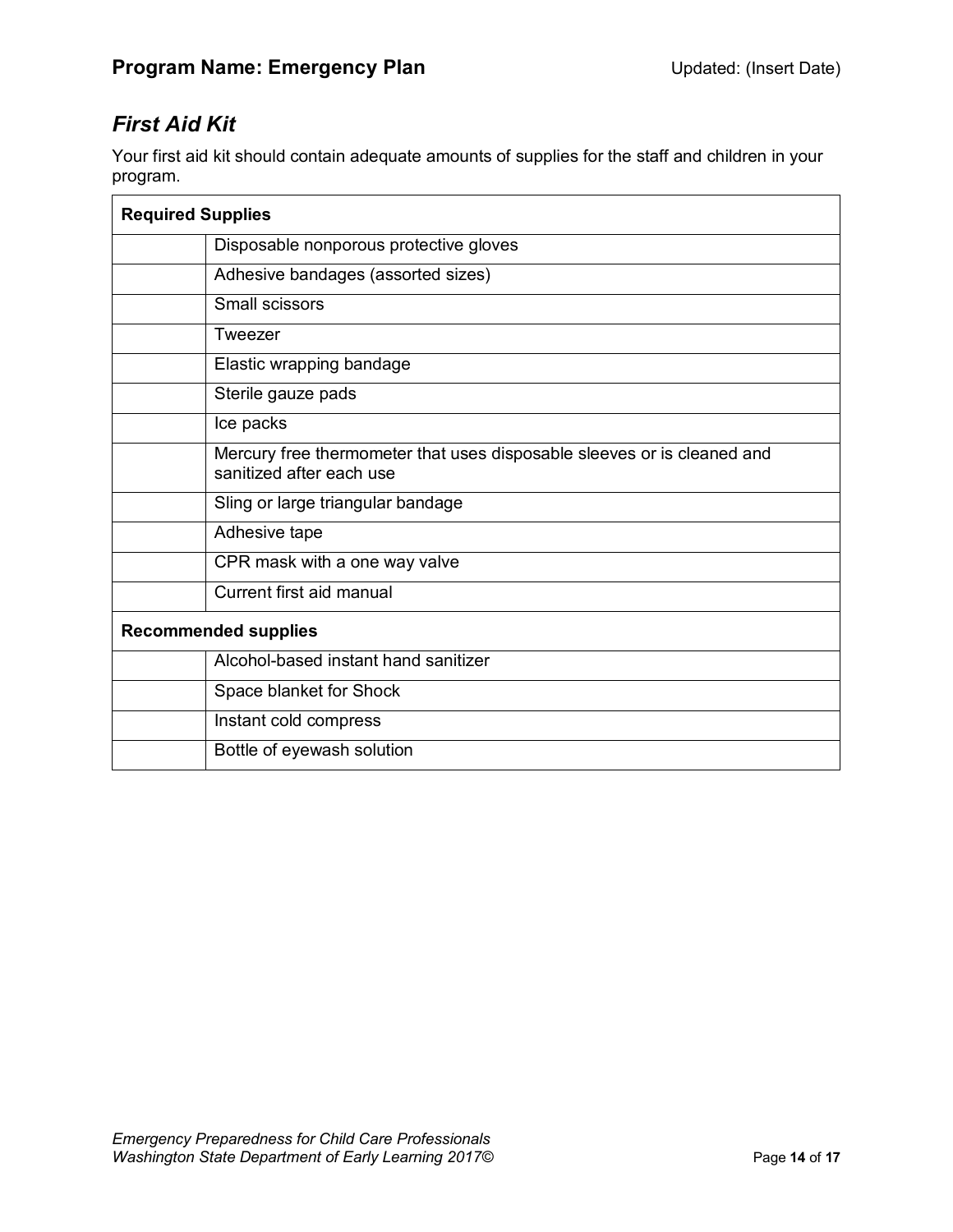#### *Hazard Mitigation Checklist*

- $\Box$  Are fire extinguishers properly charged, mounted securely, within easy reach?
- $\Box$  Are exits clear from obstructions such as locked doors, storage, or possible obstructions such as large nearby objects (i.e., bookcases, filing cabinets) that could fall and block the exit?
- $\Box$  Are appliances, cabinets and shelves attached to the wall or braced by being anchored together?
- $\Box$  Are heavy or sharp items stored on shelves with ledge barriers?
- $\Box$  Are blocks and heavy objects stored on the lowest shelves?
- $\Box$  Are television sets, fish bowls, and similar items restrained so they won't slide off?
- $\Box$  Are pictures and other wall hangings attached to the wall with wire and closed screweyes?
- $\Box$  Are cribs located away from the tops of stairs and other places where rolling could endanger them or where heavy objects could fall on them?
- $\Box$  Are blackboards and bulletin boards securely mounted to the wall or hung safely from the ceiling?
- $\Box$  Are lightweight panels, rather than shelving units or other tall furnishings, used to divide rooms?
- $\Box$  Are large windowpanes safety-glazed or covered with clear contact paper?
- $\Box$  Do partitions have plastic or safety glass panels, rather than ordinary glass?
- $\Box$  Is the street number of the center/home clearly and legibly visible from the roadway?
- $\Box$  In larger centers, is each internal/external door numbered or letter for identification?
- $\Box$  Do fluorescent lights have transparent sleeves to keep broken glass pieces from scattering?
- □ Do you have lights for an emergency?
- $\Box$  Are exits marked and lit?
- $\Box$  Do you have a sign-in and sign-out procedures for everyone entering your building?
- $\Box$  Does the emergency shut off for the water supply and electric service supply have a sign placed by the control identifying it as the primary disconnecting/shutoff means?
- $\Box$  Do you know where the emergency shut-offs are, how to operate them, and have the tools needed handy?
- $\Box$  Are the building's safe place and shelter-in-place locations and evacuation assembly areas marked on your posted floor plan?
- $\Box$  What is the income/outgo for your child care?
- $\Box$  What will it take to develop an appropriate contingency fund?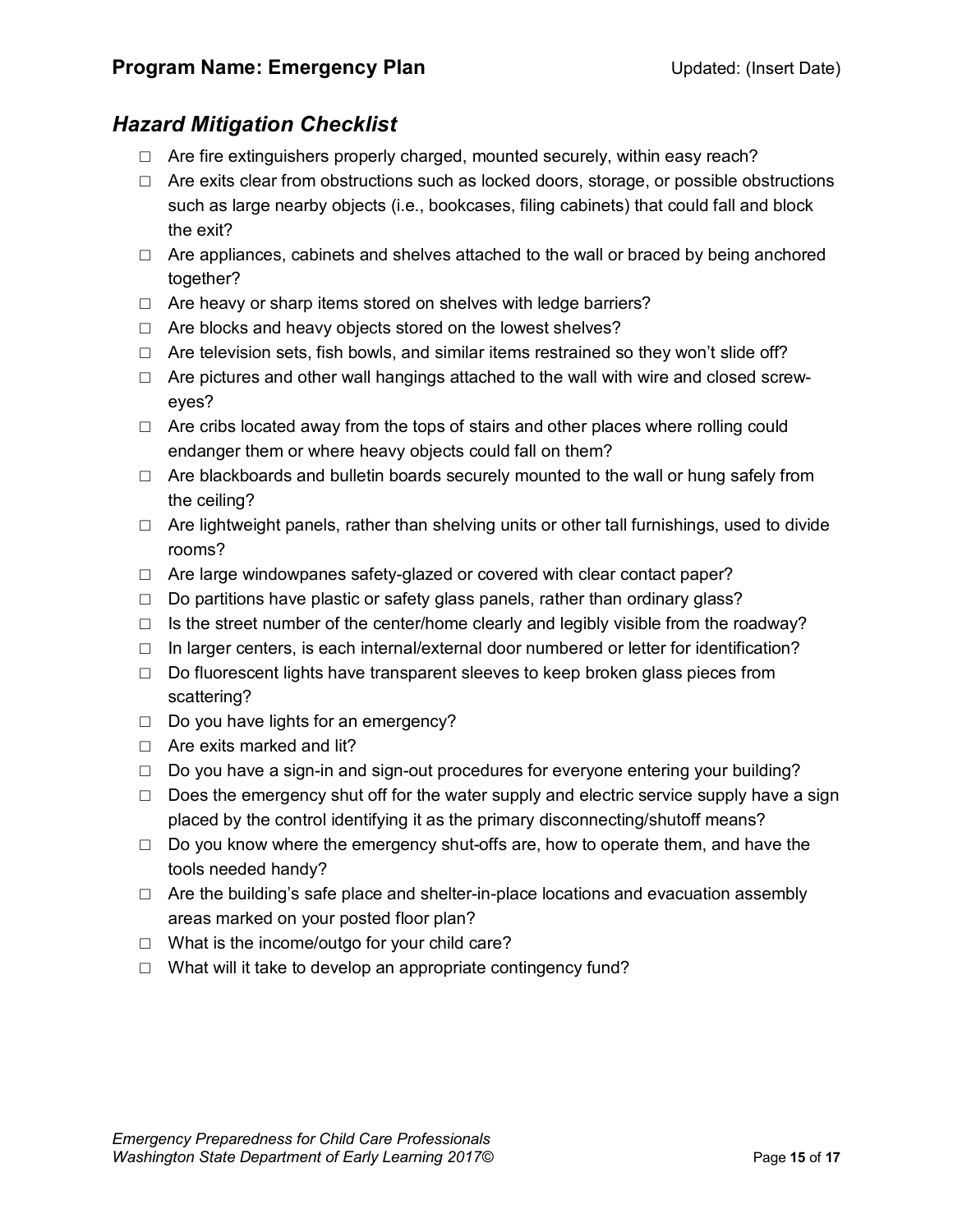#### *Practice Drills*

The procedures listed in this plan will be practiced per this schedule. Before each practice drill, the children will be told that it is just a drill.

Emergency drills will be conducted with a variety of staff and during different times of the day. Include evening and overnight hours for early learning programs that care for children during those hours.